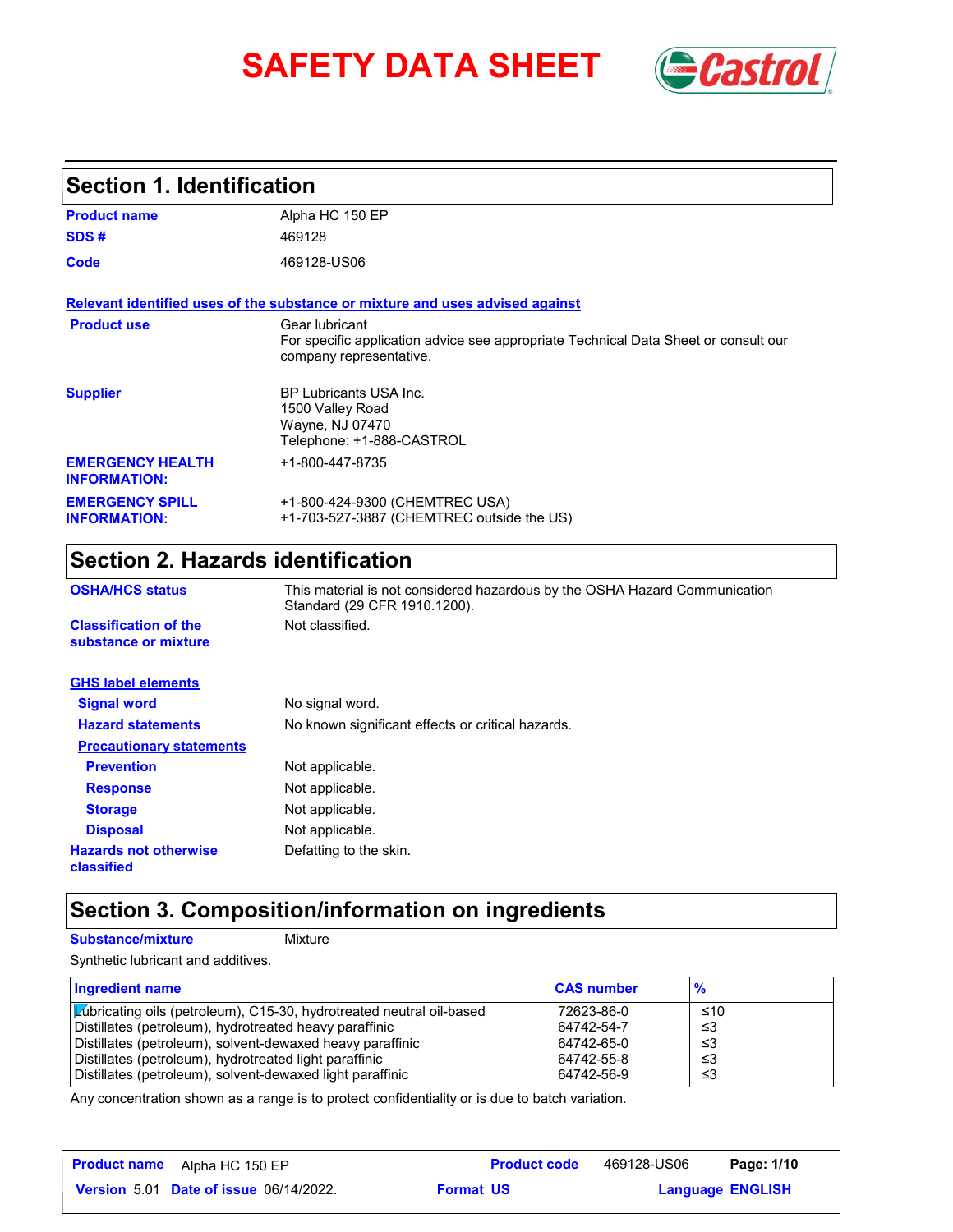## **Section 3. Composition/information on ingredients**

**There are no additional ingredients present which, within the current knowledge of the supplier and in the concentrations applicable, are classified as hazardous to health and hence require reporting in this section.**

**Occupational exposure limits, if available, are listed in Section 8.**

## **Section 4. First aid measures**

#### **Description of necessary first aid measures**

| <b>Eve contact</b>                | In case of contact, immediately flush eyes with plenty of water for at least 15 minutes.<br>Eyelids should be held away from the eyeball to ensure thorough rinsing. Check for and<br>remove any contact lenses. Get medical attention. |
|-----------------------------------|-----------------------------------------------------------------------------------------------------------------------------------------------------------------------------------------------------------------------------------------|
| <b>Skin contact</b>               | Wash skin thoroughly with soap and water or use recognized skin cleanser. Remove<br>contaminated clothing and shoes. Wash clothing before reuse. Clean shoes thoroughly<br>before reuse. Get medical attention if symptoms occur.       |
| <b>Inhalation</b>                 | If inhaled, remove to fresh air. Get medical attention if symptoms occur.                                                                                                                                                               |
| <b>Ingestion</b>                  | Do not induce vomiting unless directed to do so by medical personnel. Get medical<br>attention if symptoms occur.                                                                                                                       |
| <b>Protection of first-aiders</b> | No action shall be taken involving any personal risk or without suitable training.                                                                                                                                                      |

#### **Most important symptoms/effects, acute and delayed**

**See Section 11 for more detailed information on health effects and symptoms.**

#### **Indication of immediate medical attention and special treatment needed, if necessary**

| <b>Notes to physician</b>  | Treatment should in general be symptomatic and directed to relieving any effects. |
|----------------------------|-----------------------------------------------------------------------------------|
| <b>Specific treatments</b> | No specific treatment.                                                            |

## **Section 5. Fire-fighting measures**

| <b>Extinguishing media</b>                               |                                                                                                                                                                                                                                                                                                                                                                                                                                                                                                                                     |  |  |
|----------------------------------------------------------|-------------------------------------------------------------------------------------------------------------------------------------------------------------------------------------------------------------------------------------------------------------------------------------------------------------------------------------------------------------------------------------------------------------------------------------------------------------------------------------------------------------------------------------|--|--|
| <b>Suitable extinguishing</b><br>media                   | In case of fire, use foam, dry chemical or carbon dioxide extinguisher or spray.                                                                                                                                                                                                                                                                                                                                                                                                                                                    |  |  |
| <b>Unsuitable extinguishing</b><br>media                 | Do not use water jet.                                                                                                                                                                                                                                                                                                                                                                                                                                                                                                               |  |  |
| <b>Specific hazards arising</b><br>from the chemical     | Swarf fires - Neat metal working oils may fume, thermally decompose or ignite if they<br>come into contact with red hot swarf. To minimise the generation of red hot swarf ensure<br>that a sufficient flow of oil is correctly directed to the cutting edge of the tool to flood it<br>throughout cutting operations. As an additional precaution swarf should be regularly<br>cleared from the immediate area to prevent the risk of fire. In a fire or if heated, a<br>pressure increase will occur and the container may burst. |  |  |
| <b>Hazardous combustion</b><br><b>products</b>           | Combustion products may include the following:<br>carbon oxides $(CO, CO2)$ (carbon monoxide, carbon dioxide)                                                                                                                                                                                                                                                                                                                                                                                                                       |  |  |
| <b>Special protective actions</b><br>for fire-fighters   | No action shall be taken involving any personal risk or without suitable training. Promptly<br>isolate the scene by removing all persons from the vicinity of the incident if there is a fire.                                                                                                                                                                                                                                                                                                                                      |  |  |
| <b>Special protective</b><br>equipment for fire-fighters | Fire-fighters should wear positive pressure self-contained breathing apparatus (SCBA)<br>and full turnout gear.                                                                                                                                                                                                                                                                                                                                                                                                                     |  |  |

## **Section 6. Accidental release measures**

#### **Personal precautions, protective equipment and emergency procedures**

| For non-emergency<br>personnel | No action shall be taken involving any personal risk or without suitable training.<br>Evacuate surrounding areas. Keep unnecessary and unprotected personnel from<br>entering. Do not touch or walk through spilled material. Put on appropriate personal<br>protective equipment. Floors may be slippery; use care to avoid falling. |
|--------------------------------|---------------------------------------------------------------------------------------------------------------------------------------------------------------------------------------------------------------------------------------------------------------------------------------------------------------------------------------|
| For emergency responders       | If specialized clothing is required to deal with the spillage, take note of any information in<br>Section 8 on suitable and unsuitable materials. See also the information in "For non-<br>emergency personnel".                                                                                                                      |

| <b>Product name</b><br>Alpha HC 150 EP        | <b>Product code</b> | 469128-US06 | Page: 2/10              |  |
|-----------------------------------------------|---------------------|-------------|-------------------------|--|
| <b>Version 5.01 Date of issue 06/14/2022.</b> | <b>Format US</b>    |             | <b>Language ENGLISH</b> |  |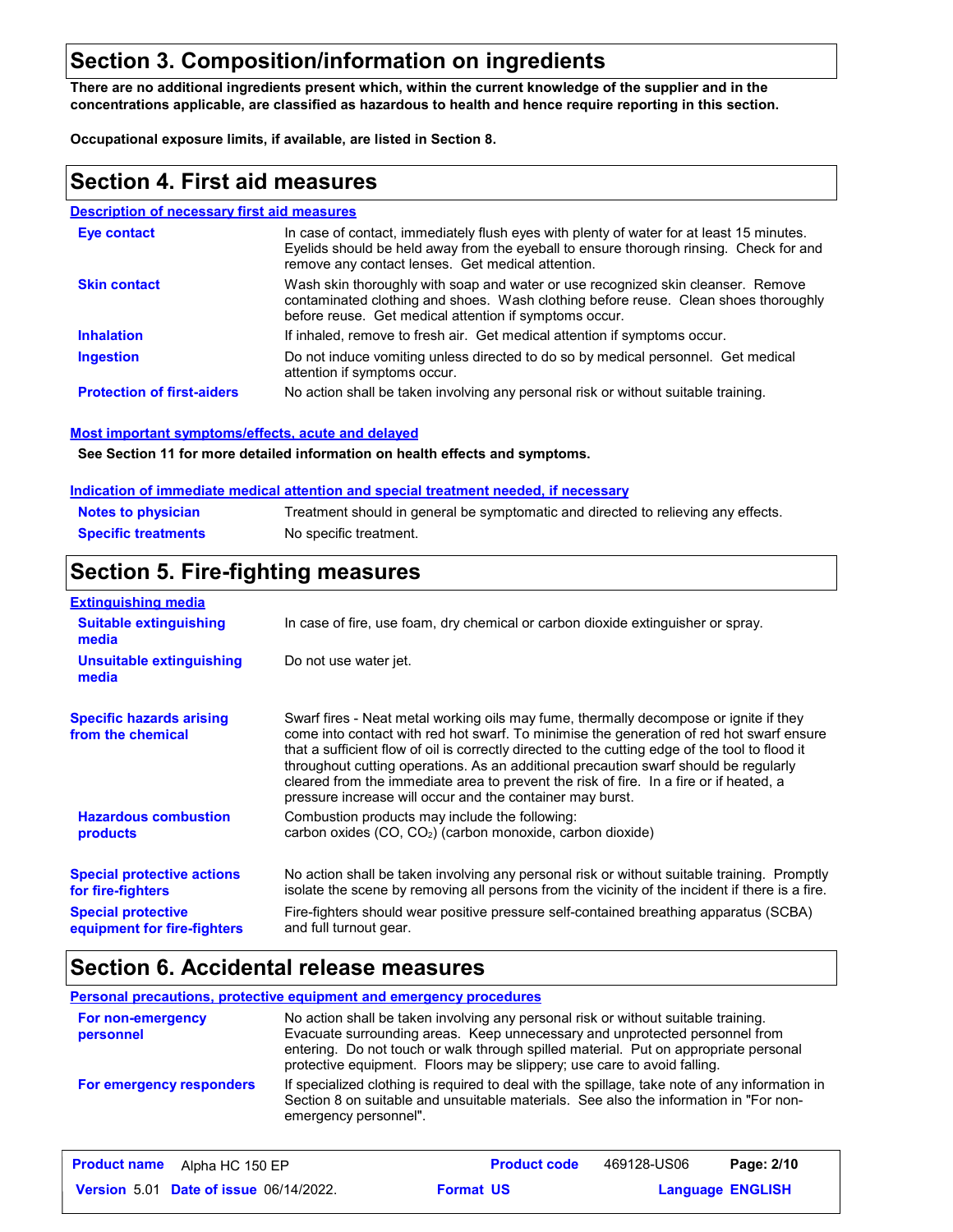## **Section 6. Accidental release measures**

| <b>Environmental precautions</b>                      | Avoid dispersal of spilled material and runoff and contact with soil, waterways, drains<br>and sewers. Inform the relevant authorities if the product has caused environmental<br>pollution (sewers, waterways, soil or air).                                                                                                                                                                      |
|-------------------------------------------------------|----------------------------------------------------------------------------------------------------------------------------------------------------------------------------------------------------------------------------------------------------------------------------------------------------------------------------------------------------------------------------------------------------|
| Methods and materials for containment and cleaning up |                                                                                                                                                                                                                                                                                                                                                                                                    |
| <b>Small spill</b>                                    | Stop leak if without risk. Move containers from spill area. Absorb with an inert material<br>and place in an appropriate waste disposal container. Dispose of via a licensed waste<br>disposal contractor.                                                                                                                                                                                         |
| Large spill                                           | Stop leak if without risk. Move containers from spill area. Prevent entry into sewers,<br>water courses, basements or confined areas. Contain and collect spillage with non-<br>combustible, absorbent material e.g. sand, earth, vermiculite or diatomaceous earth and<br>place in container for disposal according to local regulations. Dispose of via a licensed<br>waste disposal contractor. |

## **Section 7. Handling and storage**

| <b>Precautions for safe handling</b>                                      |                                                                                                                                                                                                                                                                                                                                                                                                                                                                                                                                                                                                                                                                                                                                                                                                          |
|---------------------------------------------------------------------------|----------------------------------------------------------------------------------------------------------------------------------------------------------------------------------------------------------------------------------------------------------------------------------------------------------------------------------------------------------------------------------------------------------------------------------------------------------------------------------------------------------------------------------------------------------------------------------------------------------------------------------------------------------------------------------------------------------------------------------------------------------------------------------------------------------|
| <b>Protective measures</b>                                                | Put on appropriate personal protective equipment (see Section 8). Concentrations of<br>mist, fumes and vapors in enclosed spaces may result in the formation of explosive<br>atmospheres. Excessive splashing, agitation or heating must be avoided. During metal<br>working, solid particles from workpieces or tools will contaminate the fluid and may<br>cause abrasions of the skin. Where such abrasions result in a penetration of the skin,<br>first aid treatment should be applied as soon as reasonably possible. The presence of<br>certain metals in the workpiece or tool, such as chromium, cobalt and nickel, can<br>contaminate the metalworking fluid, as can bacteria, and as a result may induce allergic<br>and other skin reactions, especially if personal hygiene is inadequate. |
| <b>Advice on general</b><br>occupational hygiene                          | Eating, drinking and smoking should be prohibited in areas where this material is<br>handled, stored and processed. Wash thoroughly after handling. Remove contaminated<br>clothing and protective equipment before entering eating areas. See also Section 8 for<br>additional information on hygiene measures.                                                                                                                                                                                                                                                                                                                                                                                                                                                                                         |
| <b>Conditions for safe storage,</b><br>including any<br>incompatibilities | Store in accordance with local regulations. Store in original container protected from<br>direct sunlight in a dry, cool and well-ventilated area, away from incompatible materials<br>(see Section 10) and food and drink. Keep container tightly closed and sealed until<br>ready for use. Store and use only in equipment/containers designed for use with this<br>product. Containers that have been opened must be carefully resealed and kept upright<br>to prevent leakage. Do not store in unlabeled containers. Use appropriate containment<br>to avoid environmental contamination.                                                                                                                                                                                                            |

## **Section 8. Exposure controls/personal protection**

#### **Control parameters**

#### **Occupational exposure limits**

Lubricating oils (petroleum), C15-30, hydrotreated neutral oil-based **ACGIH TLV (United States).**

TWA: 5 mg/m<sup>3</sup> 8 hours. Issued/Revised: 11/2009 Form: Inhalable fraction **OSHA PEL (United States).**

TWA: 5 mg/m<sup>3</sup> 8 hours. Issued/Revised: 6/1993

Distillates (petroleum), hydrotreated heavy paraffinic **ACGIH TLV (United States).**

TWA: 5 mg/m<sup>3</sup> 8 hours. Issued/Revised: 11/2009 Form: Inhalable fraction **OSHA PEL (United States).** TWA: 5 mg/m<sup>3</sup> 8 hours. Issued/Revised: 6/1993

Distillates (petroleum), solvent-dewaxed heavy paraffinic **ACGIH TLV (United States).**

TWA: 5 mg/m<sup>3</sup> 8 hours. Issued/Revised: 11/2009 Form: Inhalable fraction **OSHA PEL (United States).**

| <b>Product name</b><br>Alpha HC 150 EP        | <b>Product code</b> | 469128-US06 | Page: 3/10              |  |
|-----------------------------------------------|---------------------|-------------|-------------------------|--|
| <b>Version 5.01 Date of issue 06/14/2022.</b> | <b>Format US</b>    |             | <b>Language ENGLISH</b> |  |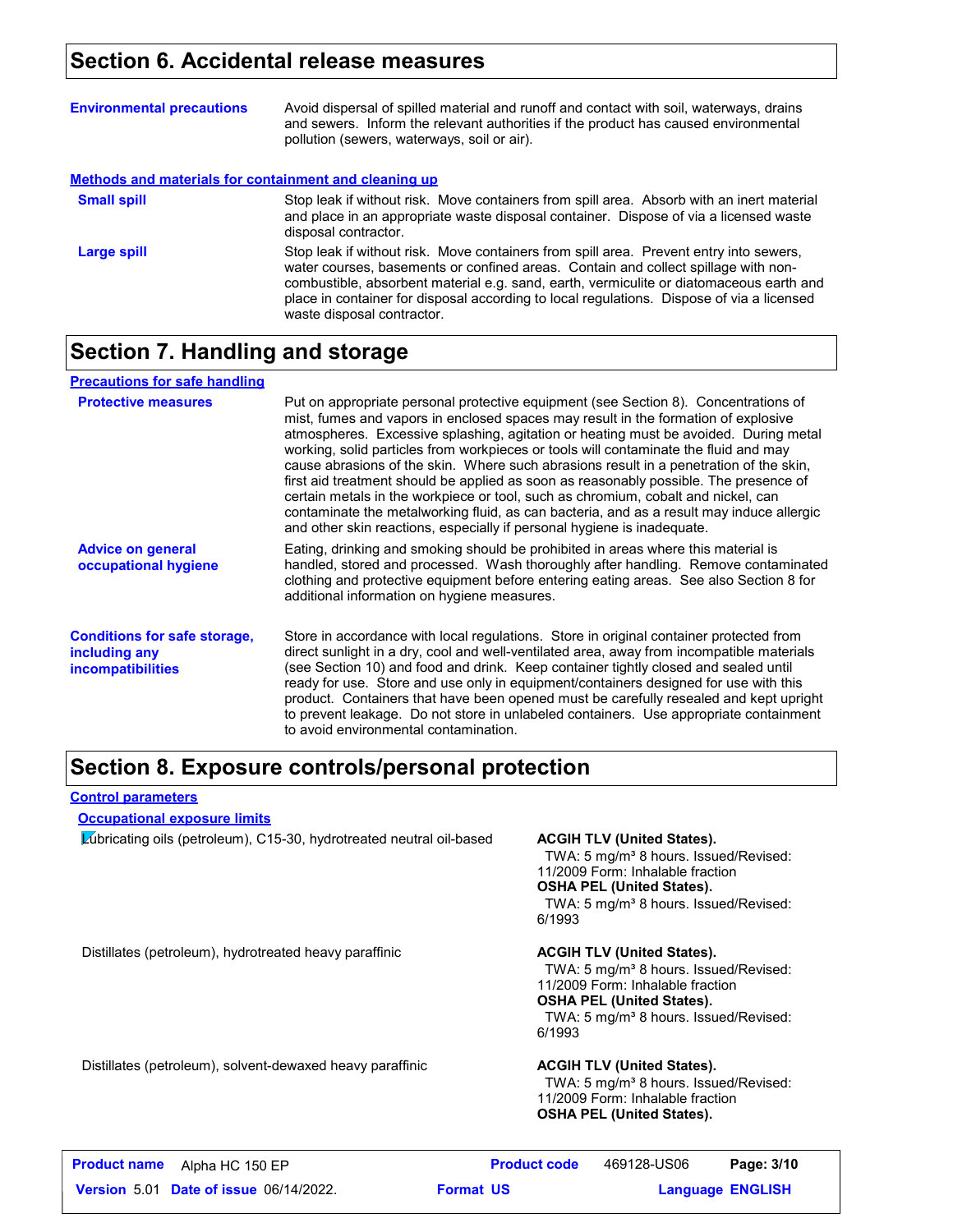## **Section 8. Exposure controls/personal protection**

|                                                           |                                                                                                                                                                                                                                                                                                                                                                                                                                                                                                                                                                                                                                                                                                                                                                                                                                                                                                                                                                                                            | 6/1993                                                                                                                                                                                                              | TWA: 5 mg/m <sup>3</sup> 8 hours. Issued/Revised:                                                                                                                                                                   |            |
|-----------------------------------------------------------|------------------------------------------------------------------------------------------------------------------------------------------------------------------------------------------------------------------------------------------------------------------------------------------------------------------------------------------------------------------------------------------------------------------------------------------------------------------------------------------------------------------------------------------------------------------------------------------------------------------------------------------------------------------------------------------------------------------------------------------------------------------------------------------------------------------------------------------------------------------------------------------------------------------------------------------------------------------------------------------------------------|---------------------------------------------------------------------------------------------------------------------------------------------------------------------------------------------------------------------|---------------------------------------------------------------------------------------------------------------------------------------------------------------------------------------------------------------------|------------|
| Distillates (petroleum), hydrotreated light paraffinic    | 6/1993                                                                                                                                                                                                                                                                                                                                                                                                                                                                                                                                                                                                                                                                                                                                                                                                                                                                                                                                                                                                     | <b>ACGIH TLV (United States).</b><br>TWA: 5 mg/m <sup>3</sup> 8 hours. Issued/Revised:<br>11/2009 Form: Inhalable fraction<br><b>OSHA PEL (United States).</b><br>TWA: 5 mg/m <sup>3</sup> 8 hours. Issued/Revised: |                                                                                                                                                                                                                     |            |
| Distillates (petroleum), solvent-dewaxed light paraffinic |                                                                                                                                                                                                                                                                                                                                                                                                                                                                                                                                                                                                                                                                                                                                                                                                                                                                                                                                                                                                            | 6/1993                                                                                                                                                                                                              | <b>ACGIH TLV (United States).</b><br>TWA: 5 mg/m <sup>3</sup> 8 hours. Issued/Revised:<br>11/2009 Form: Inhalable fraction<br><b>OSHA PEL (United States).</b><br>TWA: 5 mg/m <sup>3</sup> 8 hours. Issued/Revised: |            |
| <b>Appropriate engineering</b><br><b>controls</b>         | All activities involving chemicals should be assessed for their risks to health, to ensure<br>exposures are adequately controlled. Personal protective equipment should only be<br>considered after other forms of control measures (e.g. engineering controls) have been<br>suitably evaluated. Personal protective equipment should conform to appropriate<br>standards, be suitable for use, be kept in good condition and properly maintained.<br>Your supplier of personal protective equipment should be consulted for advice on<br>selection and appropriate standards. For further information contact your national<br>organisation for standards.<br>Provide exhaust ventilation or other engineering controls to keep the relevant airborne<br>concentrations below their respective occupational exposure limits.<br>The final choice of protective equipment will depend upon a risk assessment. It is<br>important to ensure that all items of personal protective equipment are compatible. |                                                                                                                                                                                                                     |                                                                                                                                                                                                                     |            |
| <b>Environmental exposure</b><br>controls                 | Emissions from ventilation or work process equipment should be checked to ensure they<br>comply with the requirements of environmental protection legislation. In some cases,<br>fume scrubbers, filters or engineering modifications to the process equipment will be<br>necessary to reduce emissions to acceptable levels.                                                                                                                                                                                                                                                                                                                                                                                                                                                                                                                                                                                                                                                                              |                                                                                                                                                                                                                     |                                                                                                                                                                                                                     |            |
| <b>Individual protection measures</b>                     |                                                                                                                                                                                                                                                                                                                                                                                                                                                                                                                                                                                                                                                                                                                                                                                                                                                                                                                                                                                                            |                                                                                                                                                                                                                     |                                                                                                                                                                                                                     |            |
| <b>Hygiene measures</b>                                   | Wash hands, forearms and face thoroughly after handling chemical products, before<br>eating, smoking and using the lavatory and at the end of the working period.<br>Appropriate techniques should be used to remove potentially contaminated clothing.<br>Wash contaminated clothing before reusing. Ensure that eyewash stations and safety<br>showers are close to the workstation location.                                                                                                                                                                                                                                                                                                                                                                                                                                                                                                                                                                                                            |                                                                                                                                                                                                                     |                                                                                                                                                                                                                     |            |
| <b>Eye/face protection</b>                                | Safety glasses with side shields.                                                                                                                                                                                                                                                                                                                                                                                                                                                                                                                                                                                                                                                                                                                                                                                                                                                                                                                                                                          |                                                                                                                                                                                                                     |                                                                                                                                                                                                                     |            |
| <b>Skin protection</b><br><b>Hand protection</b>          | Wear protective gloves if prolonged or repeated contact is likely. Wear chemical<br>resistant gloves. Recommended: Nitrile gloves. The correct choice of protective gloves<br>depends upon the chemicals being handled, the conditions of work and use, and the<br>condition of the gloves (even the best chemically resistant glove will break down after<br>repeated chemical exposures). Most gloves provide only a short time of protection<br>before they must be discarded and replaced. Because specific work environments and<br>material handling practices vary, safety procedures should be developed for each<br>intended application. Gloves should therefore be chosen in consultation with the supplier/<br>manufacturer and with a full assessment of the working conditions.                                                                                                                                                                                                              |                                                                                                                                                                                                                     |                                                                                                                                                                                                                     |            |
| <b>Body protection</b>                                    | Use of protective clothing is good industrial practice.<br>Personal protective equipment for the body should be selected based on the task being<br>performed and the risks involved and should be approved by a specialist before handling<br>this product.<br>Cotton or polyester/cotton overalls will only provide protection against light superficial<br>contamination that will not soak through to the skin. Overalls should be laundered on a<br>regular basis. When the risk of skin exposure is high (e.g. when cleaning up spillages or<br>if there is a risk of splashing) then chemical resistant aprons and/or impervious chemical<br>suits and boots will be required.                                                                                                                                                                                                                                                                                                                      |                                                                                                                                                                                                                     |                                                                                                                                                                                                                     |            |
| <b>Other skin protection</b>                              | Appropriate footwear and any additional skin protection measures should be selected<br>based on the task being performed and the risks involved and should be approved by a<br>specialist before handling this product.                                                                                                                                                                                                                                                                                                                                                                                                                                                                                                                                                                                                                                                                                                                                                                                    |                                                                                                                                                                                                                     |                                                                                                                                                                                                                     |            |
| <b>Product name</b><br>Alpha HC 150 EP                    |                                                                                                                                                                                                                                                                                                                                                                                                                                                                                                                                                                                                                                                                                                                                                                                                                                                                                                                                                                                                            | <b>Product code</b>                                                                                                                                                                                                 | 469128-US06                                                                                                                                                                                                         | Page: 4/10 |

**Date of issue** 06/14/2022. **Proportive State Constrainer Format US and Language ENGLIS Language ENGLISH Format US**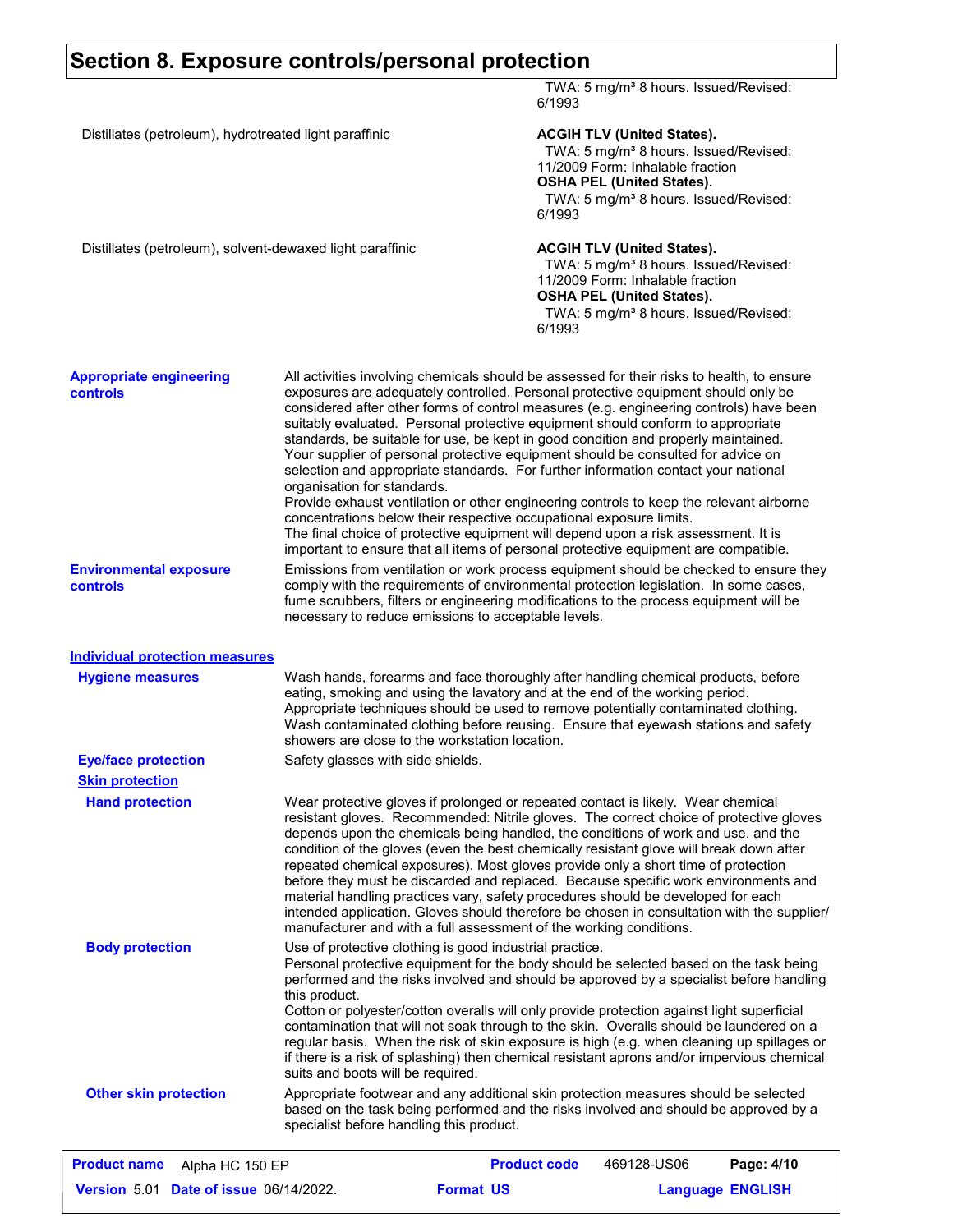## **Section 8. Exposure controls/personal protection**

In case of insufficient ventilation, wear suitable respiratory equipment. For protection against metal working fluids, respiratory protection that is classified as "resistant to oil" (class R) or oil proof (class P) should be selected where appropriate. Depending on the level of airborne contaminants, an air-purifying, half-mask respirator (with HEPA filter) including disposable (P- or R-series) (for oil mists less than 50mg/m3), or any powered, air-purifying respirator equipped with hood or helmet and HEPA filter (for oil mists less than 125 mg/m3). Where organic vapours are a potential hazard during metalworking operations, a combination particulate and organic vapour filter may be necessary. The correct choice of respiratory protection depends upon the chemicals being handled, the conditions of work and use, and the condition of the respiratory equipment. Safety procedures should be developed for each intended application. Respiratory protection equipment should therefore be chosen in consultation with the supplier/manufacturer and with a full assessment of the working conditions. **Respiratory protection**

## **Section 9. Physical and chemical properties**

The conditions of measurement of all properties are at standard temperature and pressure unless otherwise indicated.

#### **Appearance**

| <b>Physical state</b>                                             | Liquid.                                         |                        |
|-------------------------------------------------------------------|-------------------------------------------------|------------------------|
| <b>Color</b>                                                      | Brown.                                          |                        |
| <b>Odor</b>                                                       | Not available.                                  |                        |
| <b>Odor threshold</b>                                             | Not available.                                  |                        |
| pH                                                                | Not applicable.                                 |                        |
| <b>Melting point/freezing point</b>                               | Not available.                                  |                        |
| <b>Boiling point, initial boiling</b><br>point, and boiling range | Not available.                                  |                        |
| <b>Flash point</b><br><b>Pour point</b>                           | Open cup: >195°C (>383°F) [Cleveland]<br>-42 °C |                        |
| <b>Evaporation rate</b>                                           | Not available.                                  |                        |
| <b>Flammability</b>                                               | Not applicable. Based on - Physical state       |                        |
| Lower and upper explosion<br>limit/flammability limit             | Not available.                                  |                        |
| <b>Vapor pressure</b>                                             |                                                 | Vanor Pressure at 20°C |

|                                                                                | Vapor Pressure at 20°C |         |                    | Vapor pressure at 50°C |     |               |
|--------------------------------------------------------------------------------|------------------------|---------|--------------------|------------------------|-----|---------------|
| <b>Ingredient name</b>                                                         | mm Hg                  | kPa     | <b>Method</b>      | mm<br>Hg               | kPa | <b>Method</b> |
| Lúbricating oils<br>(petroleum), C20-50,<br>hydrotreated neutral oil-<br>based | 0.08                   | < 0.011 | <b>ASTM D 5191</b> |                        |     |               |
| Lubricating oils<br>(petroleum), C15-30,<br>hydrotreated neutral oil-<br>based | < 0.08                 | < 0.011 | <b>ASTM D 5191</b> |                        |     |               |
| Distillates (petroleum),<br>hydrotreated heavy<br>paraffinic                   | < 0.08                 | < 0.011 | <b>ASTM D 5191</b> |                        |     |               |
| Distillates (petroleum),<br>solvent-dewaxed heavy<br>paraffinic                | < 0.08                 | < 0.011 | <b>ASTM D 5191</b> |                        |     |               |
| Distillates (petroleum),<br>hydrotreated light<br>paraffinic                   | < 0.08                 | < 0.011 | <b>ASTM D 5191</b> |                        |     |               |

 $<$ 1000 kg/m<sup>3</sup> (<1 g/cm<sup>3</sup>) at 15°C

insoluble in water.

Not applicable.

**Partition coefficient: noctanol/water Solubility**

**Relative vapor density**

**Density**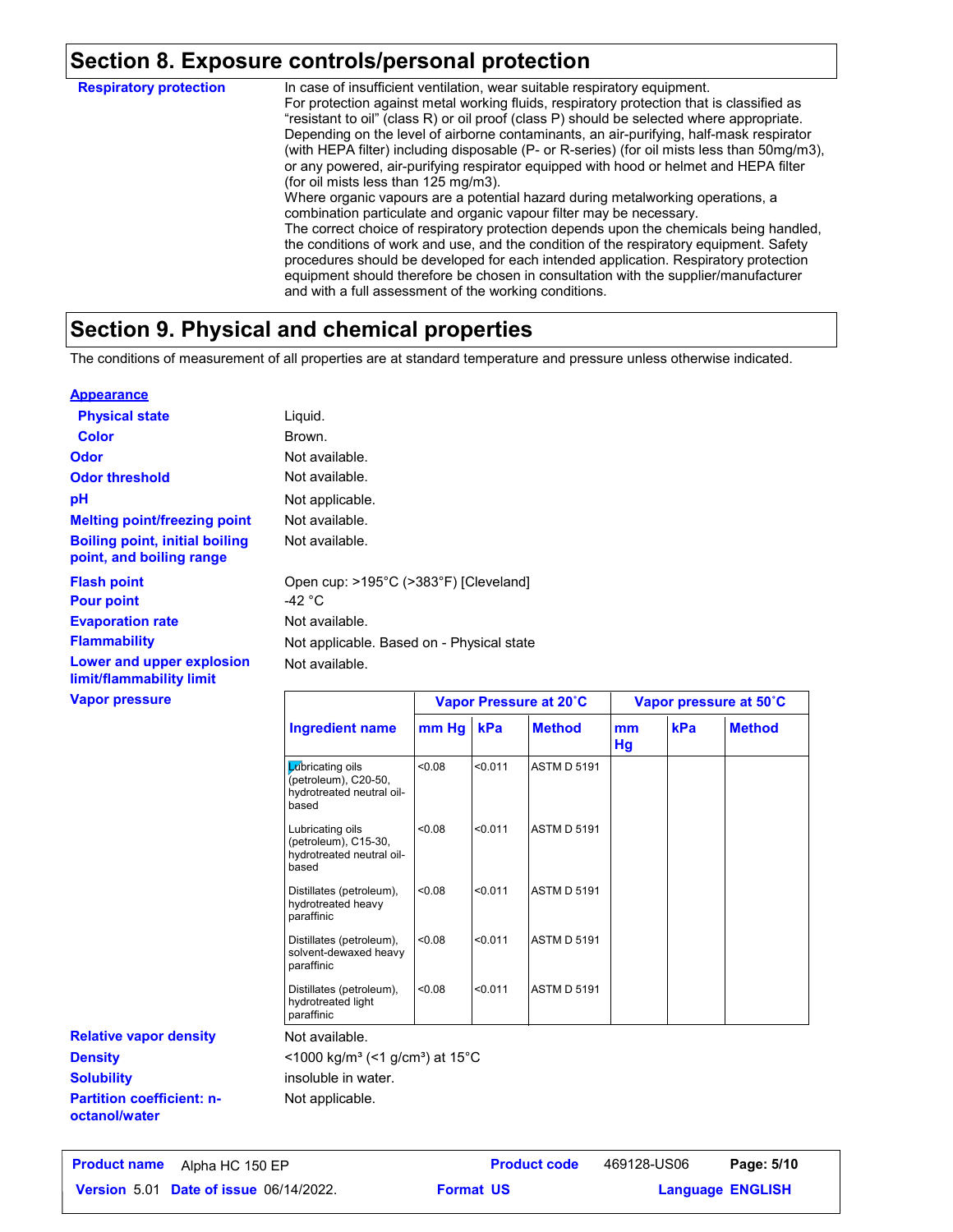## **Section 9. Physical and chemical properties**

| <b>Auto-ignition temperature</b> | Not available.                                                                                                                |
|----------------------------------|-------------------------------------------------------------------------------------------------------------------------------|
| <b>Decomposition temperature</b> | Not available.                                                                                                                |
| <b>Viscosity</b>                 | Kinematic: 151 mm <sup>2</sup> /s (151 cSt) at $40^{\circ}$ C<br>Kinematic: 18 mm <sup>2</sup> /s (18 cSt) at $100^{\circ}$ C |

**Particle characteristics Median particle size** Not applicable.

## **Section 10. Stability and reactivity**

| <b>Reactivity</b>                            | No specific test data available for this product. Refer to Conditions to avoid and<br>Incompatible materials for additional information.                                |
|----------------------------------------------|-------------------------------------------------------------------------------------------------------------------------------------------------------------------------|
| <b>Chemical stability</b>                    | The product is stable.                                                                                                                                                  |
| <b>Possibility of hazardous</b><br>reactions | Under normal conditions of storage and use, hazardous reactions will not occur.<br>Under normal conditions of storage and use, hazardous polymerization will not occur. |
| <b>Conditions to avoid</b>                   | Avoid all possible sources of ignition (spark or flame).                                                                                                                |
| <b>Incompatible materials</b>                | Reactive or incompatible with the following materials: oxidizing materials.                                                                                             |
| <b>Hazardous decomposition</b><br>products   | Under normal conditions of storage and use, hazardous decomposition products should<br>not be produced.                                                                 |

## **Section 11. Toxicological information**

#### **Information on toxicological effects**

#### **Aspiration hazard**

| <b>Name</b>                                                                                                                                                                                                                                           | <b>Result</b>                                                                                                                                      |
|-------------------------------------------------------------------------------------------------------------------------------------------------------------------------------------------------------------------------------------------------------|----------------------------------------------------------------------------------------------------------------------------------------------------|
| Lúbricating oils (petroleum), C15-30, hydrotreated neutral oil-based<br>Distillates (petroleum), hydrotreated heavy paraffinic<br>Distillates (petroleum), solvent-dewaxed heavy paraffinic<br>Distillates (petroleum), hydrotreated light paraffinic | ASPIRATION HAZARD - Category 1<br><b>ASPIRATION HAZARD - Category 1</b><br><b>ASPIRATION HAZARD - Category 1</b><br>ASPIRATION HAZARD - Category 1 |
| Distillates (petroleum), solvent-dewaxed light paraffinic                                                                                                                                                                                             | <b>ASPIRATION HAZARD - Category 1</b>                                                                                                              |

| Information on the likely |  |
|---------------------------|--|
| routes of exposure        |  |

Routes of entry anticipated: Dermal, Inhalation.

#### **Potential acute health effects**

| <b>Eve contact</b>  | No known significant effects or critical hazards.                                                 |
|---------------------|---------------------------------------------------------------------------------------------------|
| <b>Skin contact</b> | No known significant effects or critical hazards.                                                 |
| <b>Inhalation</b>   | Vapor inhalation under ambient conditions is not normally a problem due to low vapor<br>pressure. |
| Ingestion           | No known significant effects or critical hazards.                                                 |

#### **Symptoms related to the physical, chemical and toxicological characteristics**

| <b>Eye contact</b>  | No specific data.                                                                |
|---------------------|----------------------------------------------------------------------------------|
| <b>Skin contact</b> | Adverse symptoms may include the following:<br>irritation<br>dryness<br>cracking |
| <b>Inhalation</b>   | No specific data.                                                                |
| <b>Ingestion</b>    | No specific data.                                                                |

#### **Delayed and immediate effects and also chronic effects from short and long term exposure Short term exposure**

| <b>Product name</b> Alpha HC 150 EP           | <b>Product code</b> | 469128-US06 | Page: 6/10              |  |
|-----------------------------------------------|---------------------|-------------|-------------------------|--|
| <b>Version 5.01 Date of issue 06/14/2022.</b> | <b>Format US</b>    |             | <b>Language ENGLISH</b> |  |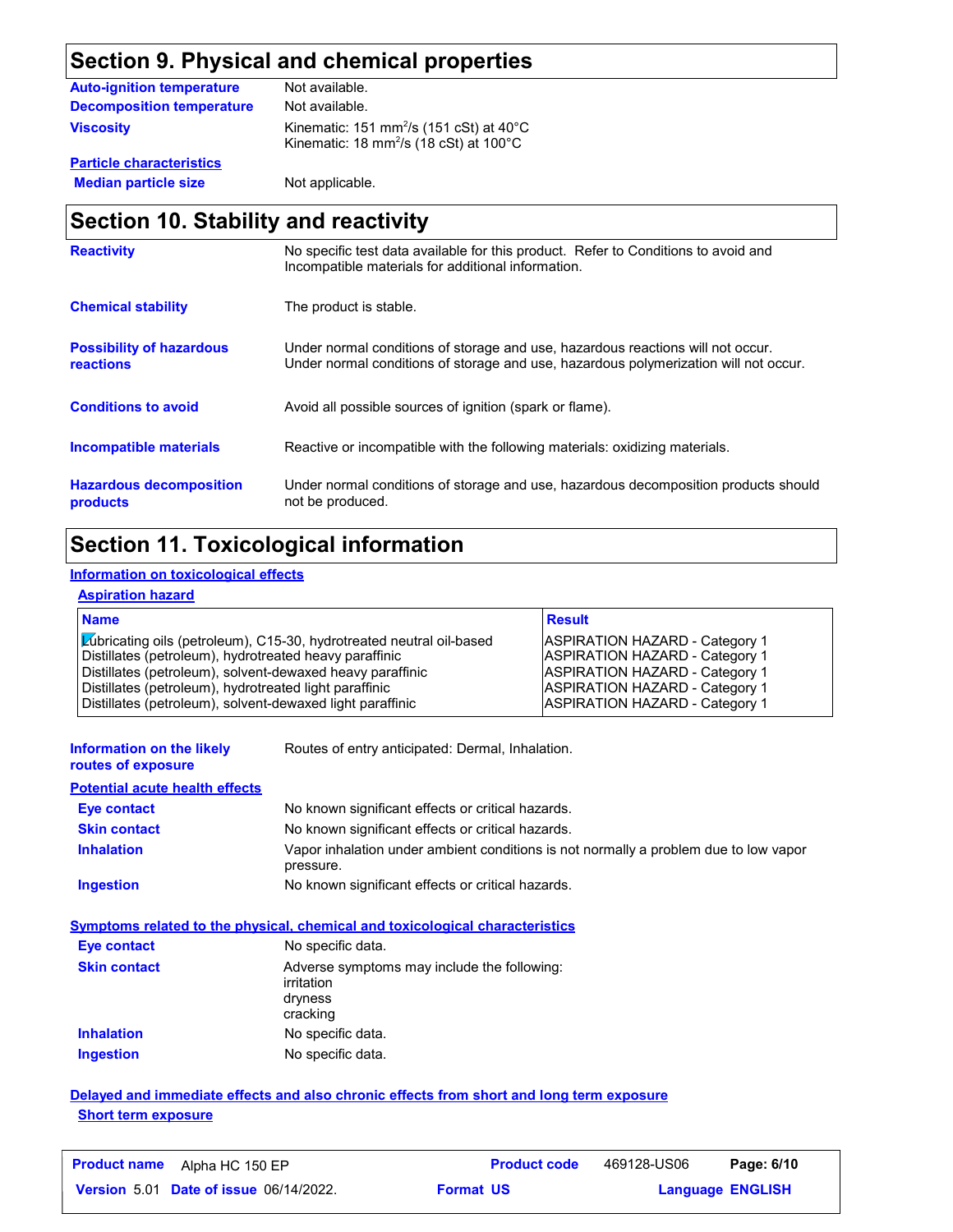## **Section 11. Toxicological information**

| <b>Potential immediate</b><br><b>effects</b> | Not available.                                    |
|----------------------------------------------|---------------------------------------------------|
| <b>Potential delayed effects</b>             | Not available.                                    |
| Long term exposure                           |                                                   |
| <b>Potential immediate</b><br>effects        | Not available.                                    |
| <b>Potential delayed effects</b>             | Not available.                                    |
| <b>Potential chronic health effects</b>      |                                                   |
| <b>General</b>                               | No known significant effects or critical hazards. |
| <b>Carcinogenicity</b>                       | No known significant effects or critical hazards. |
| <b>Mutagenicity</b>                          | No known significant effects or critical hazards. |
| <b>Teratogenicity</b>                        | No known significant effects or critical hazards. |
| <b>Developmental effects</b>                 | No known significant effects or critical hazards. |
| <b>Fertility effects</b>                     | No known significant effects or critical hazards. |
|                                              |                                                   |

#### **Numerical measures of toxicity**

#### **Acute toxicity estimates**

Not available.

## **Section 12. Ecological information**

#### **Toxicity**

No testing has been performed by the manufacturer.

#### **Persistence and degradability**

Not expected to be rapidly degradable.

#### **Bioaccumulative potential**

This product is not expected to bioaccumulate through food chains in the environment.

| <b>Mobility in soil</b>                                 |                                                                                                                           |
|---------------------------------------------------------|---------------------------------------------------------------------------------------------------------------------------|
| <b>Soil/water partition</b><br><b>coefficient (Koc)</b> | Not available.                                                                                                            |
| <b>Mobility</b>                                         | Spillages may penetrate the soil causing ground water contamination.                                                      |
| <b>Other adverse effects</b>                            | No known significant effects or critical hazards.                                                                         |
| <b>Other ecological information</b>                     | Spills may form a film on water surfaces causing physical damage to organisms. Oxygen<br>transfer could also be impaired. |

### **Section 13. Disposal considerations**

The generation of waste should be avoided or minimized wherever possible. Significant quantities of waste product residues should not be disposed of via the foul sewer but processed in a suitable effluent treatment plant. Dispose of surplus and non-recyclable products via a licensed waste disposal contractor. Disposal of this product, solutions and any by-products should at all times comply with the requirements of environmental protection and waste disposal legislation and any regional local authority requirements. Waste packaging should be recycled. Incineration or landfill should only be considered when recycling is not feasible. This material and its container must be disposed of in a safe way. Empty containers or liners may retain some product residues. Avoid dispersal of spilled material and runoff and contact with soil, waterways, drains and sewers. **Disposal methods**

| <b>Product name</b> | Alpha HC 150 EP                               |                  | <b>Product code</b> | 469128-US06             | Page: 7/10 |  |
|---------------------|-----------------------------------------------|------------------|---------------------|-------------------------|------------|--|
|                     | <b>Version 5.01 Date of issue 06/14/2022.</b> | <b>Format US</b> |                     | <b>Language ENGLISH</b> |            |  |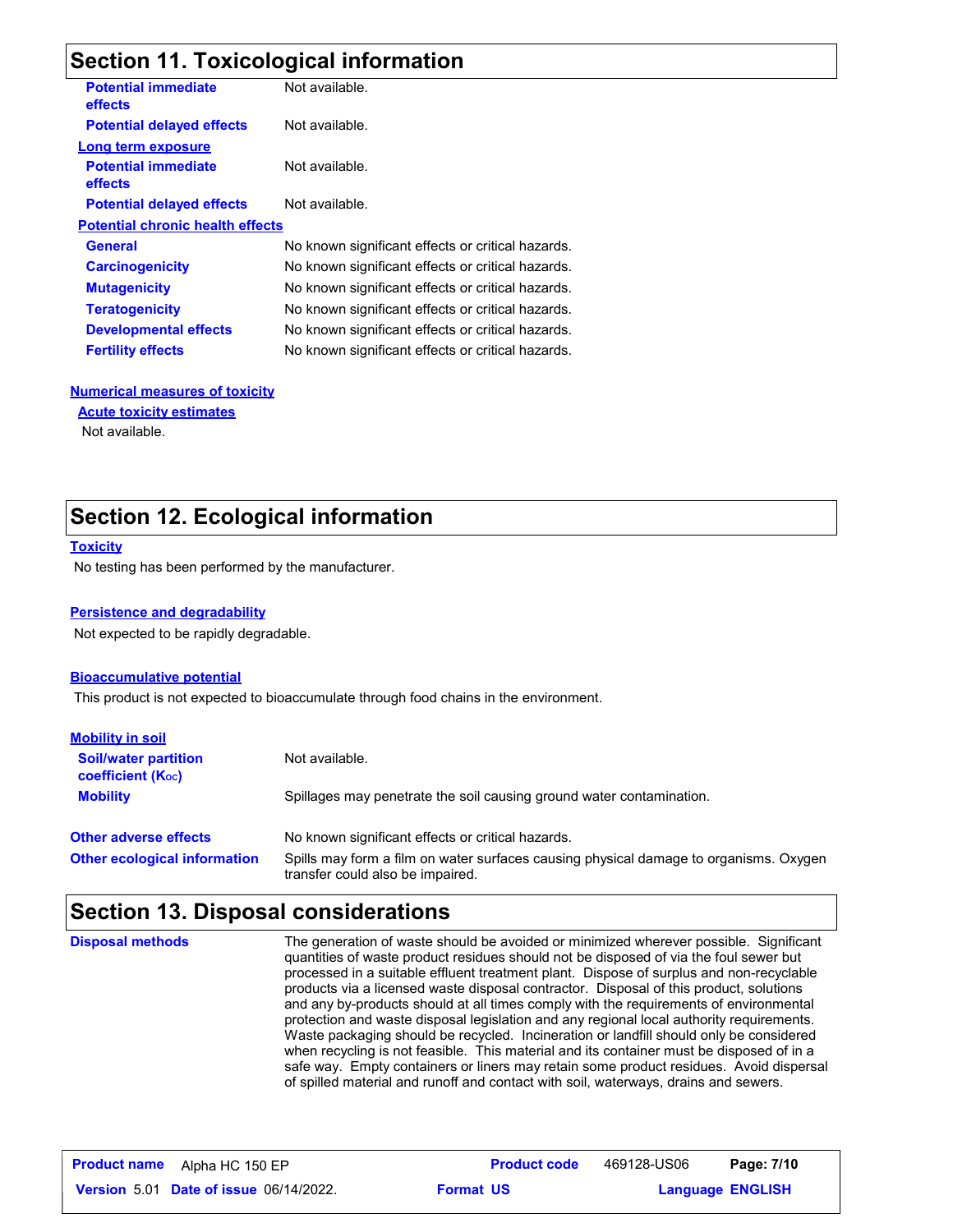## **Section 14. Transport information**

|                                         | <b>DOT Classification</b> | <b>TDG Classification</b> | <b>IMDG</b>    | <b>IATA</b>    |
|-----------------------------------------|---------------------------|---------------------------|----------------|----------------|
| <b>UN number</b>                        | Not regulated.            | Not regulated.            | Not regulated. | Not regulated. |
| <b>UN proper</b><br>shipping name       |                           | -                         | $\overline{a}$ |                |
| <b>Transport</b><br>hazard class(es)    |                           | $\overline{a}$            | $\blacksquare$ |                |
| <b>Packing group</b>                    | $\overline{\phantom{a}}$  | -                         | $\blacksquare$ | ٠              |
| <b>Environmental</b><br>hazards         | No.                       | l No.                     | No.            | No.            |
| <b>Additional</b><br><b>information</b> |                           |                           |                |                |

**Special precautions for user** Not available.

**Transport in bulk according to IMO instruments**

## **Section 15. Regulatory information**

Not available.

| <b>U.S. Federal regulations</b>               |                                                                                                                                                                                                                                                                                                                                                              |
|-----------------------------------------------|--------------------------------------------------------------------------------------------------------------------------------------------------------------------------------------------------------------------------------------------------------------------------------------------------------------------------------------------------------------|
| <b>United States inventory</b><br>(TSCA 8b)   | All components are active or exempted.                                                                                                                                                                                                                                                                                                                       |
| <b>SARA 302/304</b>                           |                                                                                                                                                                                                                                                                                                                                                              |
| <b>Composition/information on ingredients</b> |                                                                                                                                                                                                                                                                                                                                                              |
| No products were found.                       |                                                                                                                                                                                                                                                                                                                                                              |
| <b>SARA 311/312</b>                           |                                                                                                                                                                                                                                                                                                                                                              |
| <b>Classification</b>                         | Not applicable.                                                                                                                                                                                                                                                                                                                                              |
| <b>SARA 313</b>                               |                                                                                                                                                                                                                                                                                                                                                              |
| <b>Form R - Reporting</b><br>requirements     | This product does not contain any hazardous ingredients at or above regulated<br>thresholds.                                                                                                                                                                                                                                                                 |
| <b>Supplier notification</b>                  | This product does not contain any hazardous ingredients at or above regulated<br>thresholds.                                                                                                                                                                                                                                                                 |
| <b>State regulations</b>                      |                                                                                                                                                                                                                                                                                                                                                              |
| <b>Massachusetts</b>                          | The following components are listed: OIL MIST, MINERAL; OIL MIST, MINERAL; OIL<br>MIST, MINERAL; OIL MIST, MINERAL; MINERAL OIL, PETROLEUM DISTILLATES,<br>HYDROTREATED LIGHT PARAFFINIC; MINERAL OIL, PETROLEUM DISTILLATES,<br>SOLVENT-DEWAXED LIGHT PARAFFINIC                                                                                            |
| <b>New Jersey</b>                             | The following components are listed: MINERAL OIL (UNTREATED and MILDLY<br>TREATED)                                                                                                                                                                                                                                                                           |
| <b>Pennsylvania</b>                           | None of the components are listed.                                                                                                                                                                                                                                                                                                                           |
| <b>California Prop. 65</b>                    |                                                                                                                                                                                                                                                                                                                                                              |
|                                               | WARNING: This product can expose you to chemicals including Methyl isobutyl ketone and Ethylene oxide, which are<br>known to the State of California to cause cancer and birth defects or other reproductive harm. This product can<br>expose you to chemicals including Ethyl acrylate, Ethyl acrylate, 1,4-Dioxane and Propylene oxide, which are known to |

**Other regulations** the State of California to cause cancer. For more information go to www.P65Warnings.ca.gov.

| <b>Australia inventory (AIIC)</b> | All components are listed or exempted. |
|-----------------------------------|----------------------------------------|
| <b>Canada inventory</b>           | All components are listed or exempted. |
| <b>China inventory (IECSC)</b>    | All components are listed or exempted. |

| <b>Product name</b><br>Alpha HC 150 EP        | <b>Product code</b> | 469128-US06 | Page: 8/10              |
|-----------------------------------------------|---------------------|-------------|-------------------------|
| <b>Version 5.01 Date of issue 06/14/2022.</b> | <b>Format US</b>    |             | <b>Language ENGLISH</b> |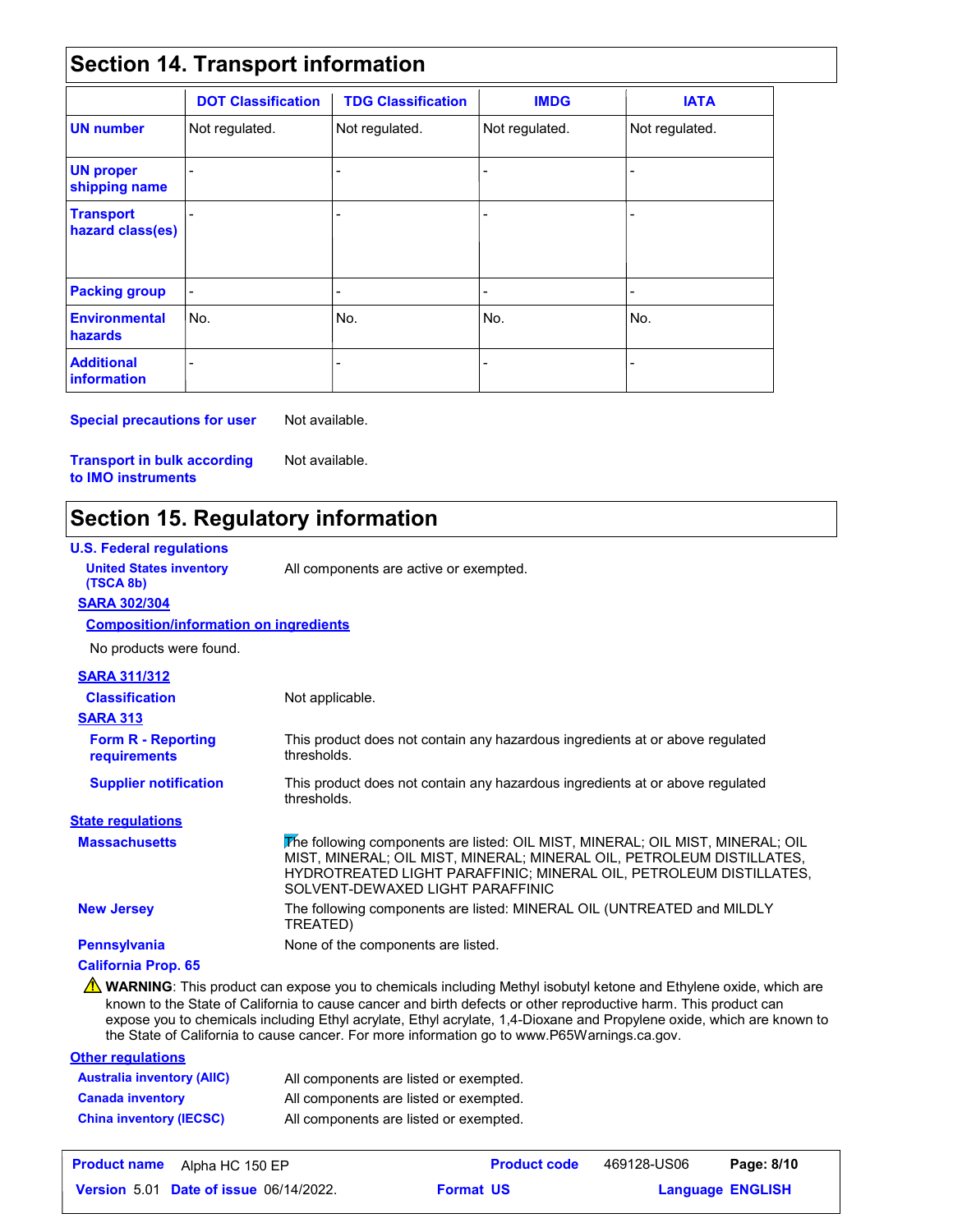## **Section 15. Regulatory information**

| <b>Japan inventory (CSCL)</b>                                   | All components are listed or exempted.                                                                   |
|-----------------------------------------------------------------|----------------------------------------------------------------------------------------------------------|
| <b>Korea inventory (KECI)</b>                                   | All components are listed or exempted.                                                                   |
| <b>Philippines inventory</b><br>(PICCS)                         | At least one component is not listed.                                                                    |
| <b>Taiwan Chemical</b><br><b>Substances Inventory</b><br>(TCSI) | Not determined.                                                                                          |
| <b>REACH Status</b>                                             | For the REACH status of this product please consult your company contact, as<br>identified in Section 1. |

## **Section 16. Other information**

#### **National Fire Protection Association (U.S.A.)**



| <b>History</b>                    |                                                                                                                                                                                                                                                                                                                                                                                                                                                                                                                                                                                                                                                                                                                                                                                                                                                                                                                                                                                                                                                                                                                                                                                                                                                                                           |
|-----------------------------------|-------------------------------------------------------------------------------------------------------------------------------------------------------------------------------------------------------------------------------------------------------------------------------------------------------------------------------------------------------------------------------------------------------------------------------------------------------------------------------------------------------------------------------------------------------------------------------------------------------------------------------------------------------------------------------------------------------------------------------------------------------------------------------------------------------------------------------------------------------------------------------------------------------------------------------------------------------------------------------------------------------------------------------------------------------------------------------------------------------------------------------------------------------------------------------------------------------------------------------------------------------------------------------------------|
| Date of issue/Date of<br>revision | 06/14/2022.                                                                                                                                                                                                                                                                                                                                                                                                                                                                                                                                                                                                                                                                                                                                                                                                                                                                                                                                                                                                                                                                                                                                                                                                                                                                               |
| Date of previous issue            | 03/17/2022.                                                                                                                                                                                                                                                                                                                                                                                                                                                                                                                                                                                                                                                                                                                                                                                                                                                                                                                                                                                                                                                                                                                                                                                                                                                                               |
| <b>Prepared by</b>                | <b>Product Stewardship</b>                                                                                                                                                                                                                                                                                                                                                                                                                                                                                                                                                                                                                                                                                                                                                                                                                                                                                                                                                                                                                                                                                                                                                                                                                                                                |
| <b>Key to abbreviations</b>       | ACGIH = American Conference of Industrial Hygienists<br>ATE = Acute Toxicity Estimate<br>BCF = Bioconcentration Factor<br>CAS Number = Chemical Abstracts Service Registry Number<br>GHS = Globally Harmonized System of Classification and Labelling of Chemicals<br>IATA = International Air Transport Association<br>IBC = Intermediate Bulk Container<br><b>IMDG = International Maritime Dangerous Goods</b><br>LogPow = logarithm of the octanol/water partition coefficient<br>MARPOL = International Convention for the Prevention of Pollution From Ships, 1973 as<br>modified by the Protocol of 1978. ("Marpol" = marine pollution)<br>OEL = Occupational Exposure Limit<br>SDS = Safety Data Sheet<br>STEL = Short term exposure limit<br>TWA = Time weighted average<br>$UN = United Nations$<br>UN Number = United Nations Number, a four digit number assigned by the United<br>Nations Committee of Experts on the Transport of Dangerous Goods.<br>Varies = may contain one or more of the following 64741-88-4, 64741-89-5, 64741-95-3,<br>64741-96-4, 64742-01-4, 64742-44-5, 64742-45-6, 64742-52-5, 64742-53-6, 64742-54-7,<br>64742-55-8, 64742-56-9, 64742-57-0, 64742-58-1, 64742-62-7, 64742-63-8, 64742-65-0,<br>64742-70-7, 72623-85-9, 72623-86-0, 72623-87-1 |

#### **Indicates information that has changed from previously issued version.**

#### **Notice to reader**

*All reasonably practicable steps have been taken to ensure this data sheet and the health, safety and environmental information contained in it is accurate as of the date specified below. No warranty or representation, express or implied is made as to the accuracy or completeness of the data and information in this data sheet.*

*The data and advice given apply when the product is sold for the stated application or applications. You should not use the product other than for the stated application or applications without seeking advice from BP Group.*

*It is the user's obligation to evaluate and use this product safely and to comply with all applicable laws and regulations. The BP Group shall not be responsible for any damage or injury resulting from use, other than the stated product use of the material, from any failure to adhere to recommendations, or from any hazards inherent in the nature of the material. Purchasers of the product for supply to a third party for use at work, have a duty to take all necessary steps to ensure that*  any person handling or using the product is provided with the information in this sheet. Employers have a duty to tell *employees and others who may be affected of any hazards described in this sheet and of any precautions that should be taken. You can contact the BP Group to ensure that this document is the most current available. Alteration of this* 

| <b>Product name</b><br>Alpha HC 150 EP        | <b>Product code</b> | 469128-US06             | Page: 9/10 |
|-----------------------------------------------|---------------------|-------------------------|------------|
| <b>Version 5.01 Date of issue 06/14/2022.</b> | <b>Format US</b>    | <b>Language ENGLISH</b> |            |